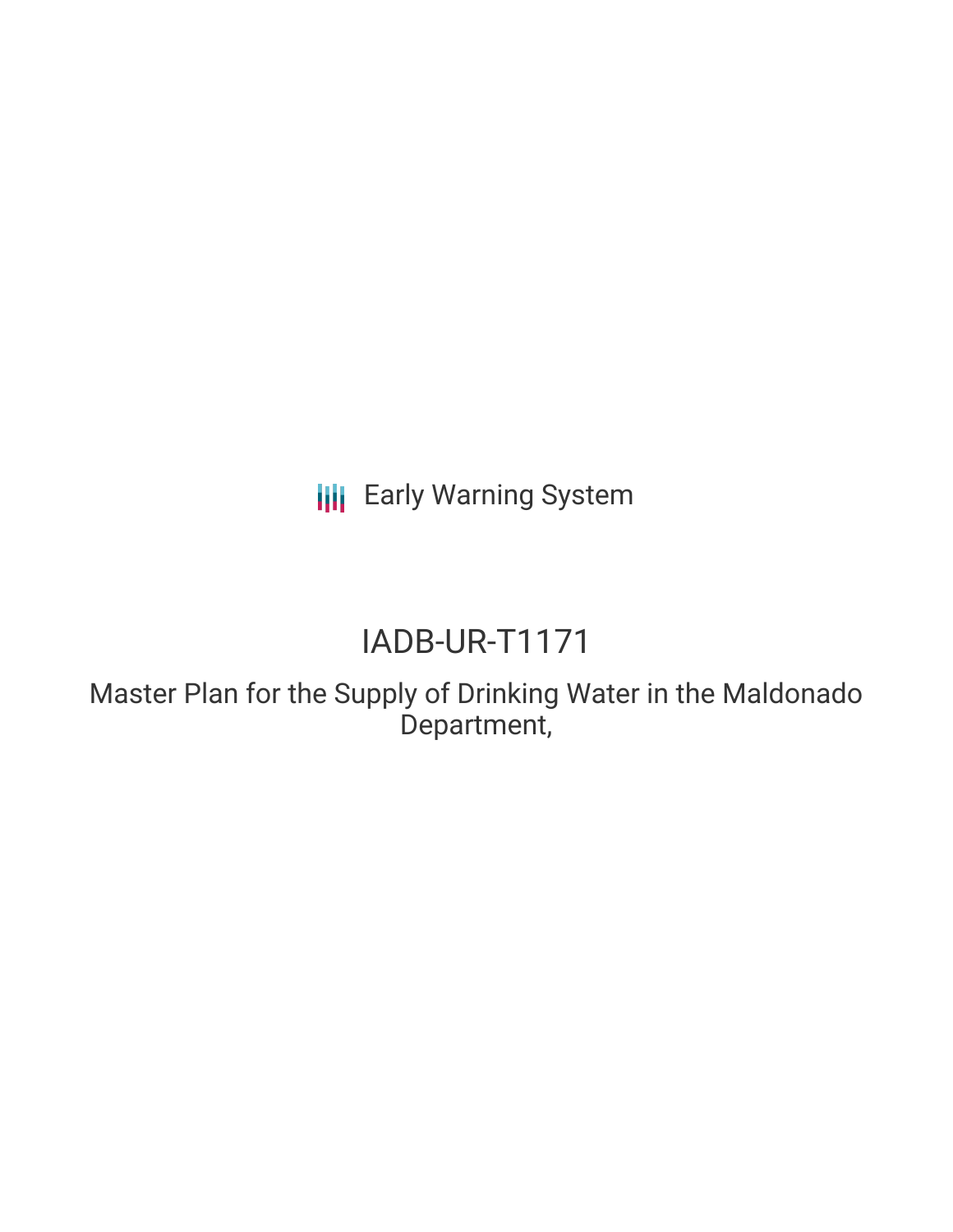

#### **Quick Facts**

| <b>Countries</b>               | Uruguay                                |
|--------------------------------|----------------------------------------|
| <b>Specific Location</b>       | Maldonado                              |
| <b>Financial Institutions</b>  | Inter-American Development Bank (IADB) |
| <b>Status</b>                  | Approved                               |
| <b>Bank Risk Rating</b>        | C                                      |
| <b>Voting Date</b>             | 2018-05-03                             |
| <b>Borrower</b>                | Government of Uruguay                  |
| <b>Sectors</b>                 | Water and Sanitation                   |
| <b>Investment Type(s)</b>      | Grant                                  |
| <b>Investment Amount (USD)</b> | $$0.30$ million                        |
| <b>Project Cost (USD)</b>      | $$0.50$ million                        |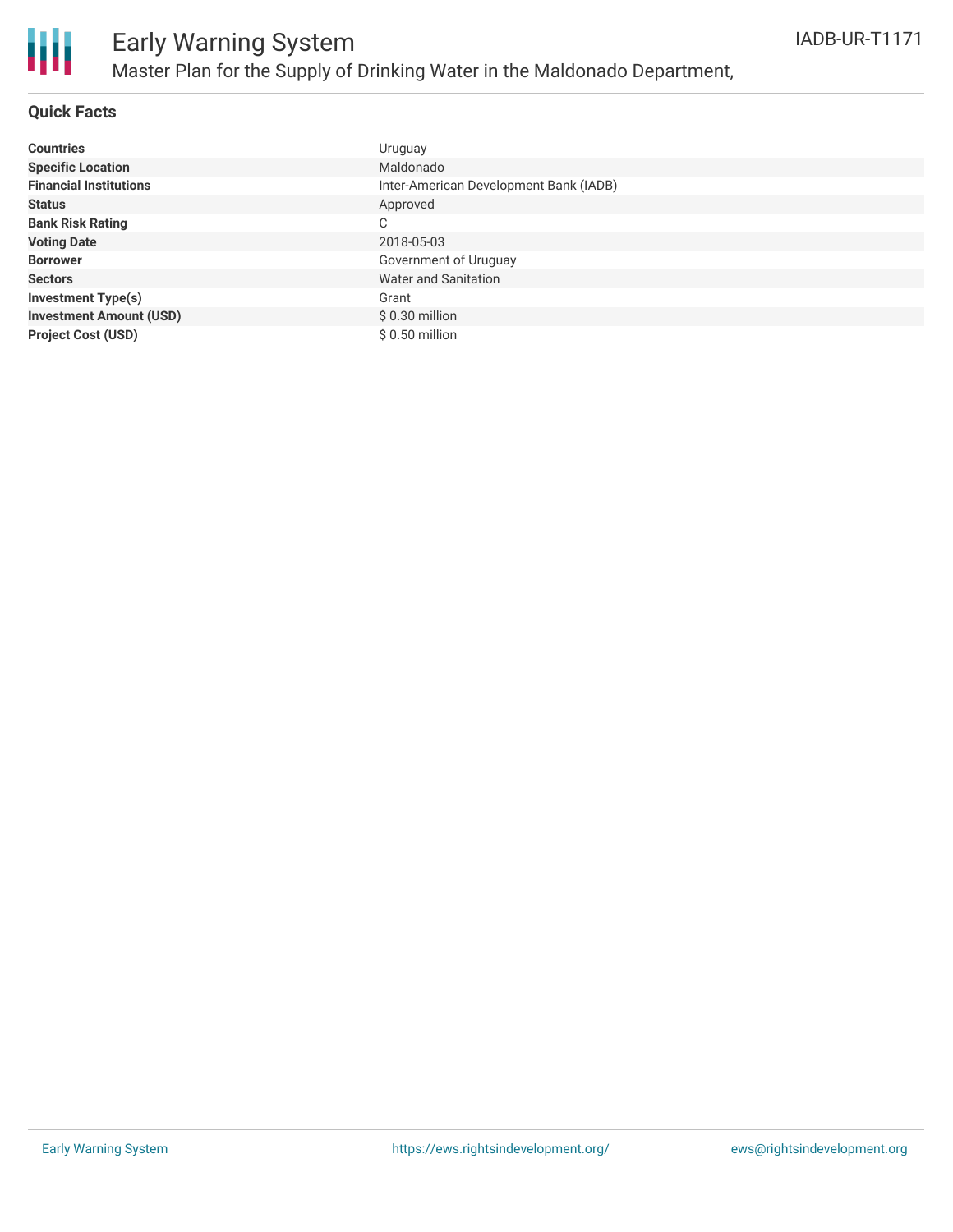

### Early Warning System Master Plan for the Supply of Drinking Water in the Maldonado Department,

#### **Project Description**

The objective is to develop technical studies to ensure an excellent and efficient drinking water service to all the cities in Maldonado Department for 2045.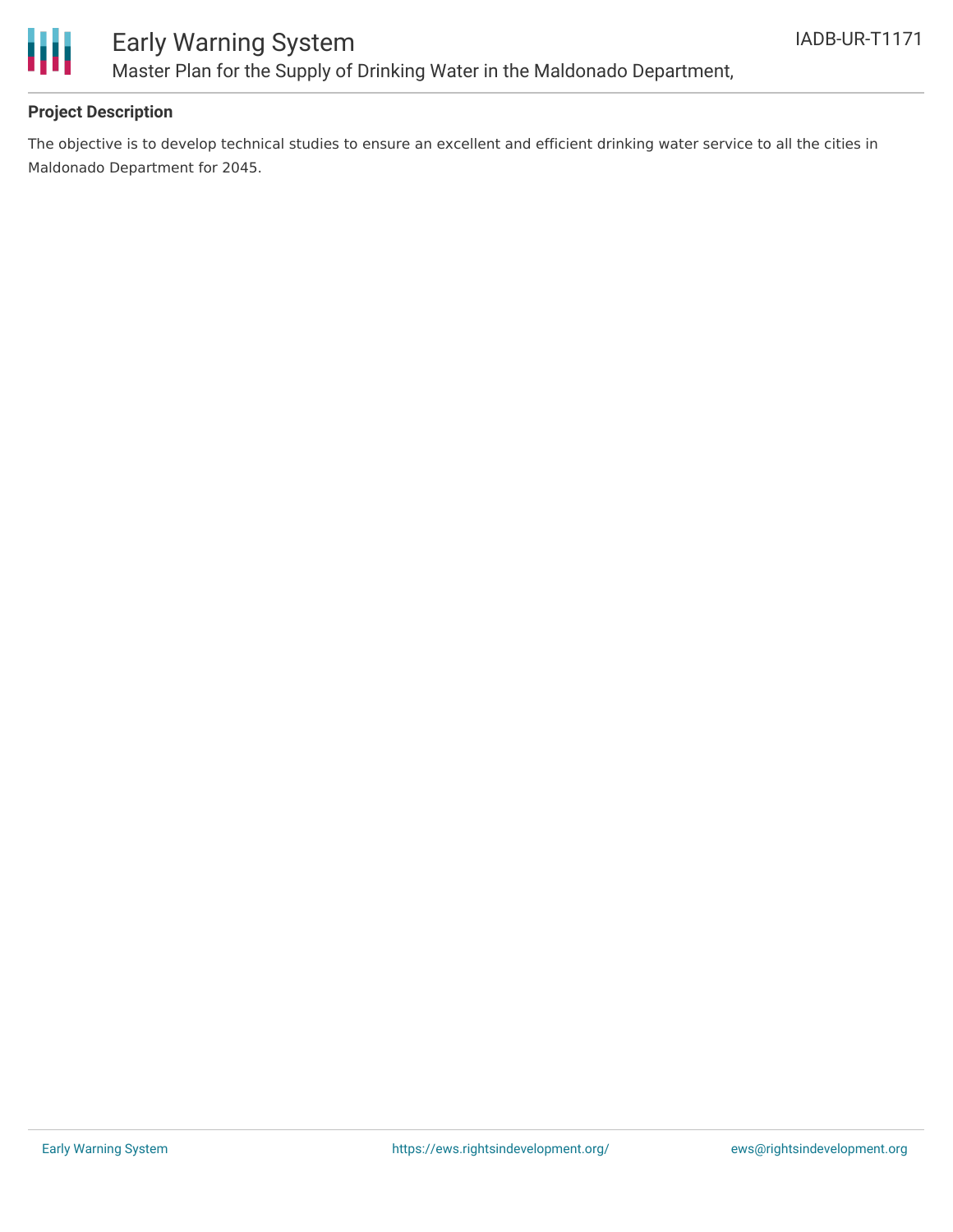

### Early Warning System Master Plan for the Supply of Drinking Water in the Maldonado Department,

#### **Investment Description**

• Inter-American Development Bank (IADB)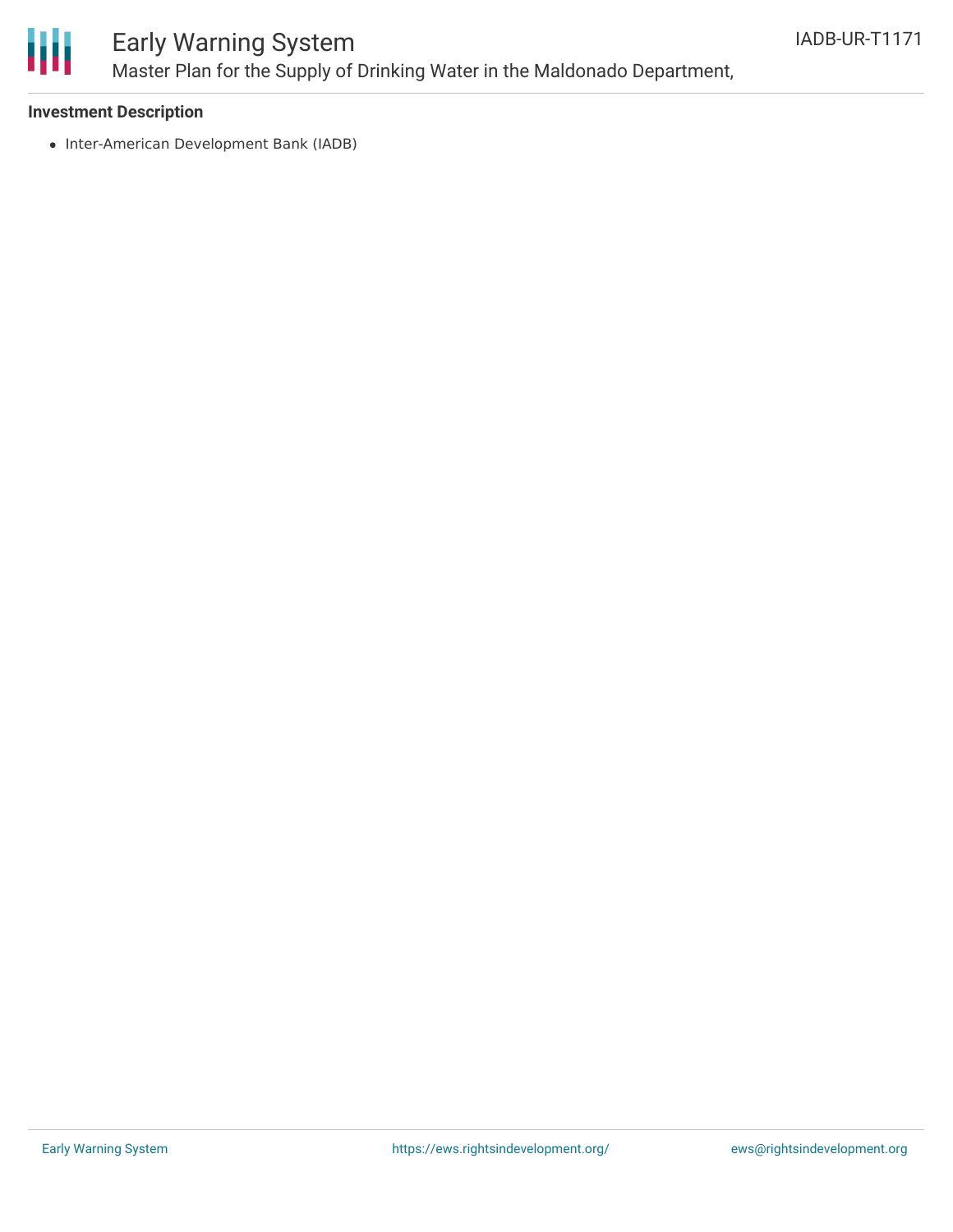

#### **Contact Information**

#### ACCOUNTABILITY MECHANISM OF IADB

The Independent Consultation and Investigation Mechanism (MICI) is the independent complaint mechanism and fact-finding body for people who have been or are likely to be adversely affected by an Inter-American Development Bank (IDB) or Inter-American Investment Corporation (IIC)-funded project. If you submit a complaint to MICI, they may assist you in addressing the problems you raised through a dispute-resolution process with those implementing the project and/or through an investigation to assess whether the IDB or IIC is following its own policies for preventing or mitigating harm to people or the environment. You can submit a complaint by sending an email to MICI@iadb.org. You can learn more about the MICI and how to file a complaint at http://www.iadb.org/en/mici/mici,1752.html (in English) or http://www.iadb.org/es/mici/mici,1752.html (Spanish).